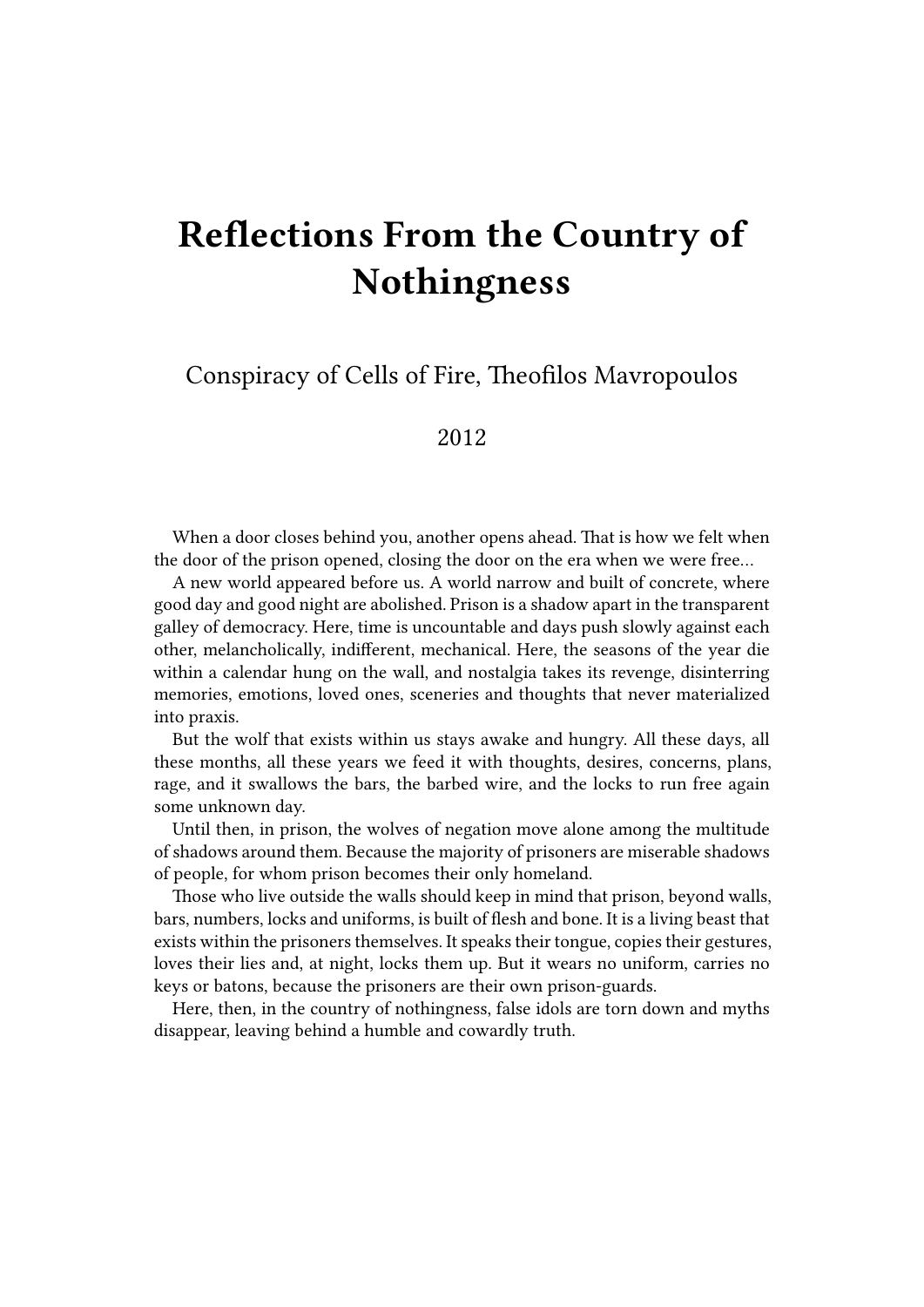Before crossing the threshold of prison, we had been seduced by the magnetism of the social margin and the lawbreaking sociology of its image. We had fed ourselves the musty old myths describing the world of prison as that mysterious place wherein the inhabitants may be the vanguard of anarchist insurrection. Especially in Greece, this damned myth of the 'revolutionality' of prisoners is very popular.

There exists an entire anarchist subculture that produces and sells to itself an embellished and idealized tale that speaks of the dignity of prisoners, of their honor code, of their unsubmissive combativeness, of their insubordination. A romanticized fiction concerning alleged combative prisoners cut and pasted to the measure of the anarchist imaginary.

However, all of this anarchist subculture that sanctifies prisoners and projects them the new revolutionary subject has been fed and sustained primarily by people who never had the bad luck to relate with the circles of prison inmates and confirm their passive rottenness. For this reason, this imaginary product is sold with smart quotes and vague words centered on the fiction of the 'instinct of rebellion' in prisoners. This is how stories about prison and its society are shaped and forged to line up with the 'ethical' beliefs of the traditional anarchist space.

For example, the repulsive mentality of prisoner is often hidden behind the beautiful fires of prison riots. What is often missing in the eclectic historiography of 'prison struggles' is that even during riots the majority of prisoners, instead of searching for a way to flee, seek only to sack the prison pharmacy and get high on psychotropic drugs. Meanwhile, there is no shortage of 'grudge matches' over heroin and economic debts. In parallel, the society of prisoners is based on the same idols as the society of the legally 'free': hierarchy, racism, snitching, religiosity, hypocrisy, servitude… It is a mirror held to society on a smaller scale. Thus, everything here on the inside is compressed. Here, nothing and nobody is hidden. Snitches circulate without any difficulty, prisoners humiliate themselves to gain the favor of the powerful, friendship and dignity are easily sold for a dose of heroin, violence against co- prisoners becomes a sign of Power, and lies and cowardice triumph in the supposedly 'hard' world of prison, while the will to live is postponed indefinitely.

This is the immutable reality of the Greek prisons. There is no space for pity, nor for solidarity. We don't feel pity for those who have sold their skins and turned pathetic, nor do we show solidarity with those who passively accept their captivity and chains.

Unfortunately, several anarchists suffer from an ideological rigidity and believe in the metaphysical 'revolutionality' of prisoners. Perhaps it is one way of theirs to respond to the extreme workerism of the communists, placing the prisoners and the lumpen proletariat as the revolutionary subject on top of the podium…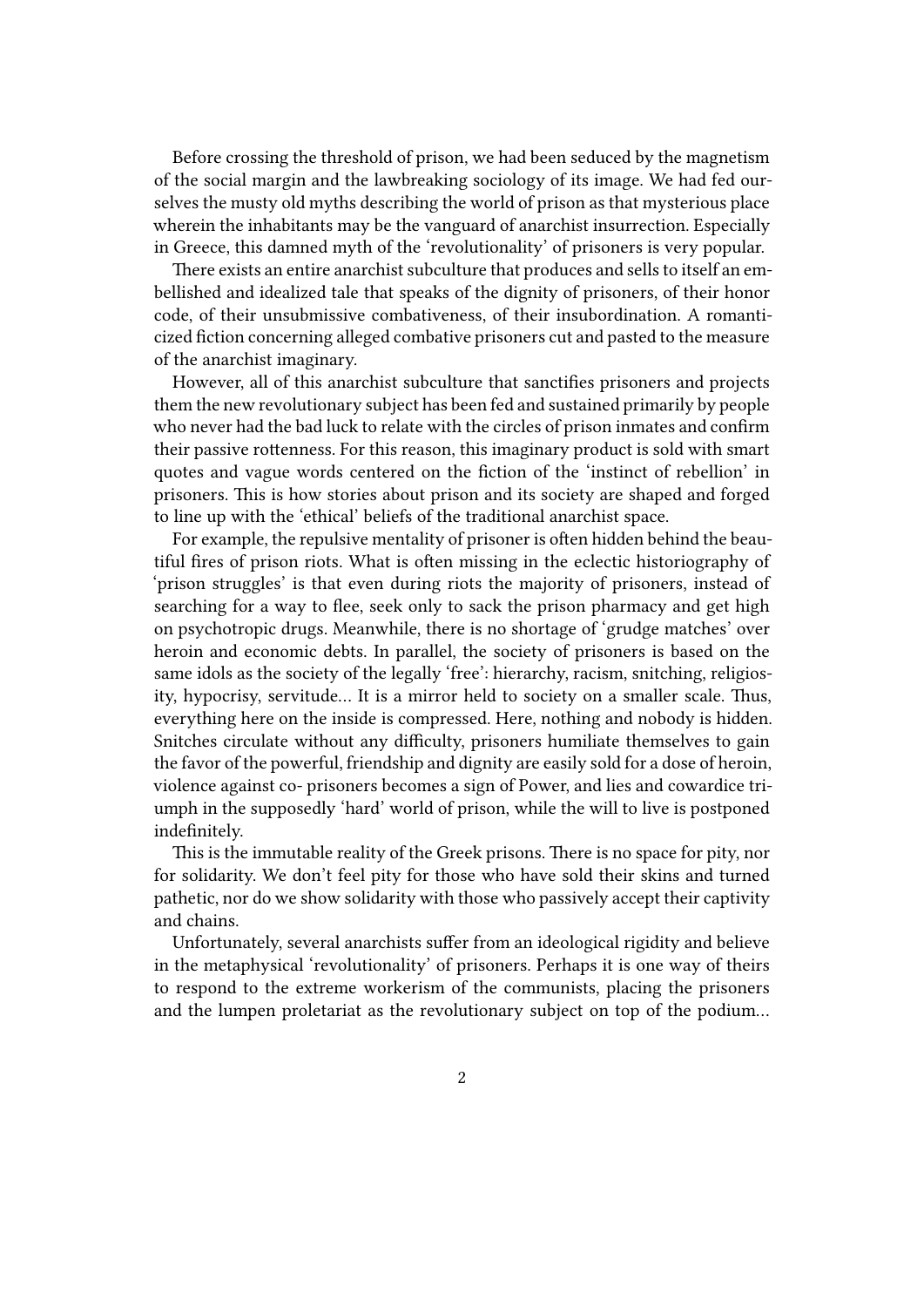But metaphysics has nothing to do with anarchists of praxis. We never liked those 'sacred prayers' that await the awakening of the 'others.'

One of the greatest forms of violence against individual liberty is this dogmatic certainty of class subjects. By seeking to ally ourselves with other social sectors it is as if we recognize the social identities that Power itself distributes. Every presumed social class, from the migrants to the lumpen proletariat, is recognized as such through their cataloguing in the authoritarian reality.

If we wish to deny every social class, we must abolish the ideological platitudes of social alliances, reject the mass social structure, and locate the individual and our own unique selves at the center of our rebellion. We are what our choices make us. Thus, we detest all sentences that begin with the orthodox certainty of mass social identity: 'We the prisoners…', 'We the proletarians…'

Prisoners are the pariahs of society. They are at the margin of society. But not at a margin that wishes to attack the system's center; rather a margin that desires, envies and feels jealousy toward the world's center and its dominant values.Quick and easy wealth and the religion of money are still the values of the society of prisoners.

In few words, prisoners have not negated the dominant society.Quite to the contrary, that society does not accept them. It is one thing to be a negator, and another thing to not be accepted. One thing is the combative margin of anarchist illegality and offensive, and another thing is the passive margin of the lumpen proletariat and of self-pity. We, as anarchists of praxis, opt for self-exile from the dominant civilization, and choose to fight against it, while the majority of the 'criminal offenders' are exiled without having denied the dominant existent for themselves. But, instead of turning the rage of their exile to attack, they express it as a complex or syndrome of self-destruction…

So, we believe that the lumpen proletariat is digging its own grave. They are a multitude that has been unable to overcome the ethical and social contempt that they have been dealt and, as a response, reproduce it internally, turning it like a knife against themselves, through the use of drugs, self- injuries in prison, religious faith, and self- pity. Thus, they incarnate the common idea of 'criminality' that was constructed by the bourgeoisie, becoming its 'valiant' representative, as drug addicts, pickpockets and 'villains'.

The majority of prisoners consists of a hodgepodge of instincts with no consciousness. For this reason, they are the worst of all possible allies. They are a riffraff that is quickly bought and that destroys itself even faster through addiction to narcotics. Prison inmates are the residue of this specific society. They are not the negation of society, but one of its rote products.

The only diversion that survives in the mire of prison is carried out by some minimal minorities, individuals who refuse to become the expected statistics. In the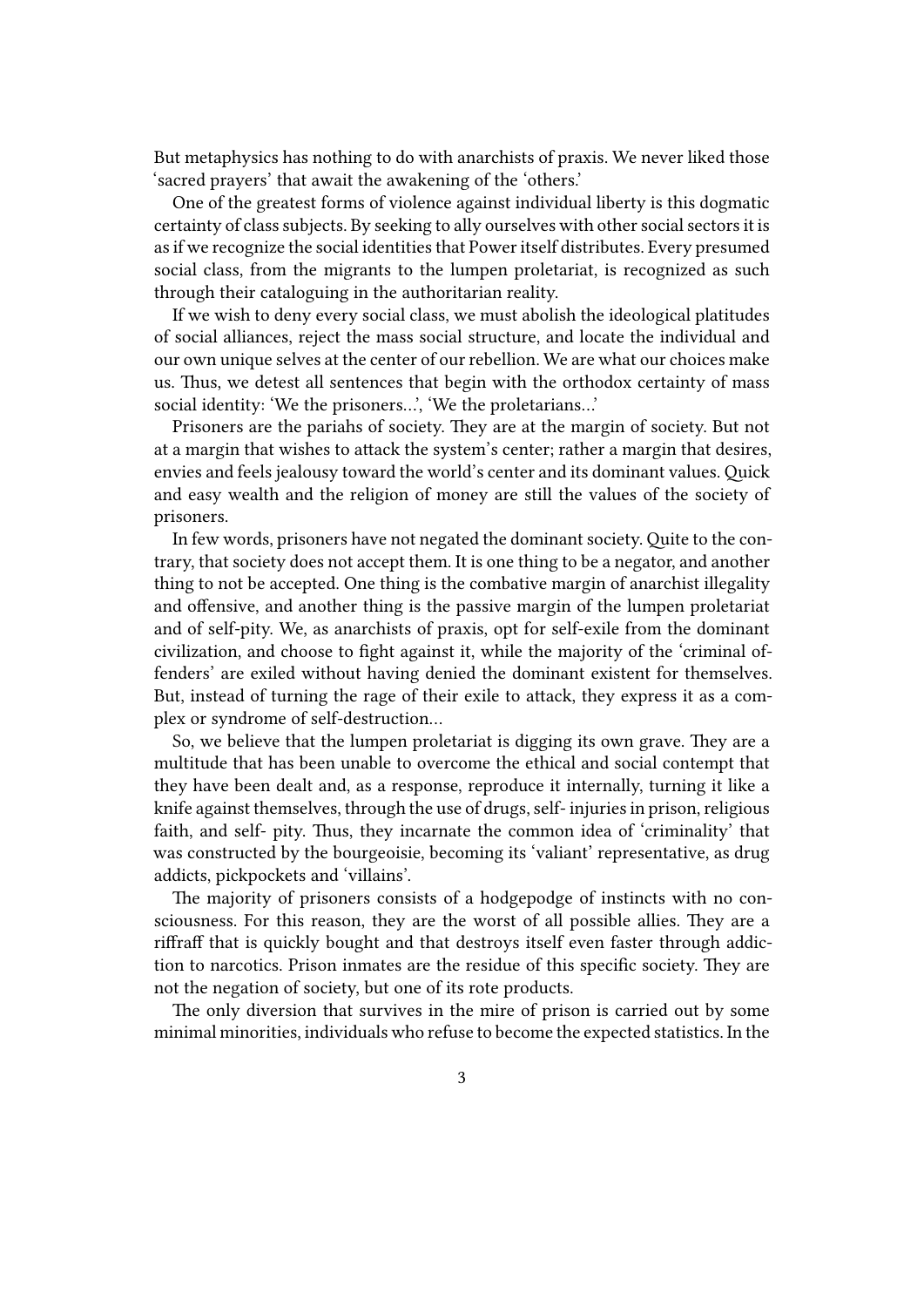past, these minorities created rebellious situations inside the prisons of the Spanish State (e.g. the 'Coordinator of Spanish Prisoners in Struggle', COPEL), inside the prisons of Italy (e.g. the 'Proletarian Armed Cells', NAP), and elsewhere.

The rage and pain of these prisoners was converted into the gasoline of vengeance and of an ingrained consciousness. Their hatred for the system became the praxis of their own existence at war with the tyranny of prison-guards and prisons of those times, through escapes, armed attacks and explosions (in the case of the NAP), as well as a radical awareness. These are the brilliant exceptions that prove the sad rule of passivity among the prisoners.

In closing this text, we know that it will generate many objections and disagreements, which will merely reflect every frozen ideology that refuses to watch as its myths tumble down. A blurry esteem has existed for years among anarchist circles in Greece that have been seduced by the idea of political sympathy towards the prisoners. Even we thought that among the circles of delinquents we would be able to see the first instincts of insubordination and insurrection. Unfortunately, myths are prettier than the truth, and surely those who have interacted with circles of 'criminal offenders' understand what we are saying.

But what is of value for an anarchist of praxis is to demolish the myths and move on, with the controversy forever in his/her thoughts and actions. Everyone should try out their own experiences and arm their own desires. The only certain thing is that prison is a damned place where society stores all that scares it and all that it doesn't want to see. Prison is a contemporary picture of Dorian Gray, just as ugly as the truths of the dominant civilization. Nothing beautiful survives in here, beyond one single thought: that of escape and the demolition of every prison.

Only on the ruins of prison society will the black rose of negation flower.

Thus, we are sure of one thing. Among the prisoners we have found behaviors and attitudes that are hostile to our values. We have met many persons who are an ocean apart from us in perceptions and dignity. There are also more than a few prison inmates to whom we would show no amount of mercy for all the shit they've done. Even so, there is not one person — not even our worst enemy — who justifies the existence of prisons. We despise the pseudo- courtesies of humanitarianism. Prison is an enduring torture, a psycho-machine that feeds on memories, emotions, flesh and bones. And to those who hasten to ask 'what will we do with the rapists, the pimps, and all that type of trash…?', the answer is simple. The question is not if these scumbags 'deserve' to be in prison, but rather if we ourselves can ever accept the existence of prisons. What's more, there is always the wonderful violence of the right to take the law into our own hands. Thus, everyone should think about whether they want to be part of the construction of a society whose monuments are prisons and courts, or a destroyer sowing the whirlwind that will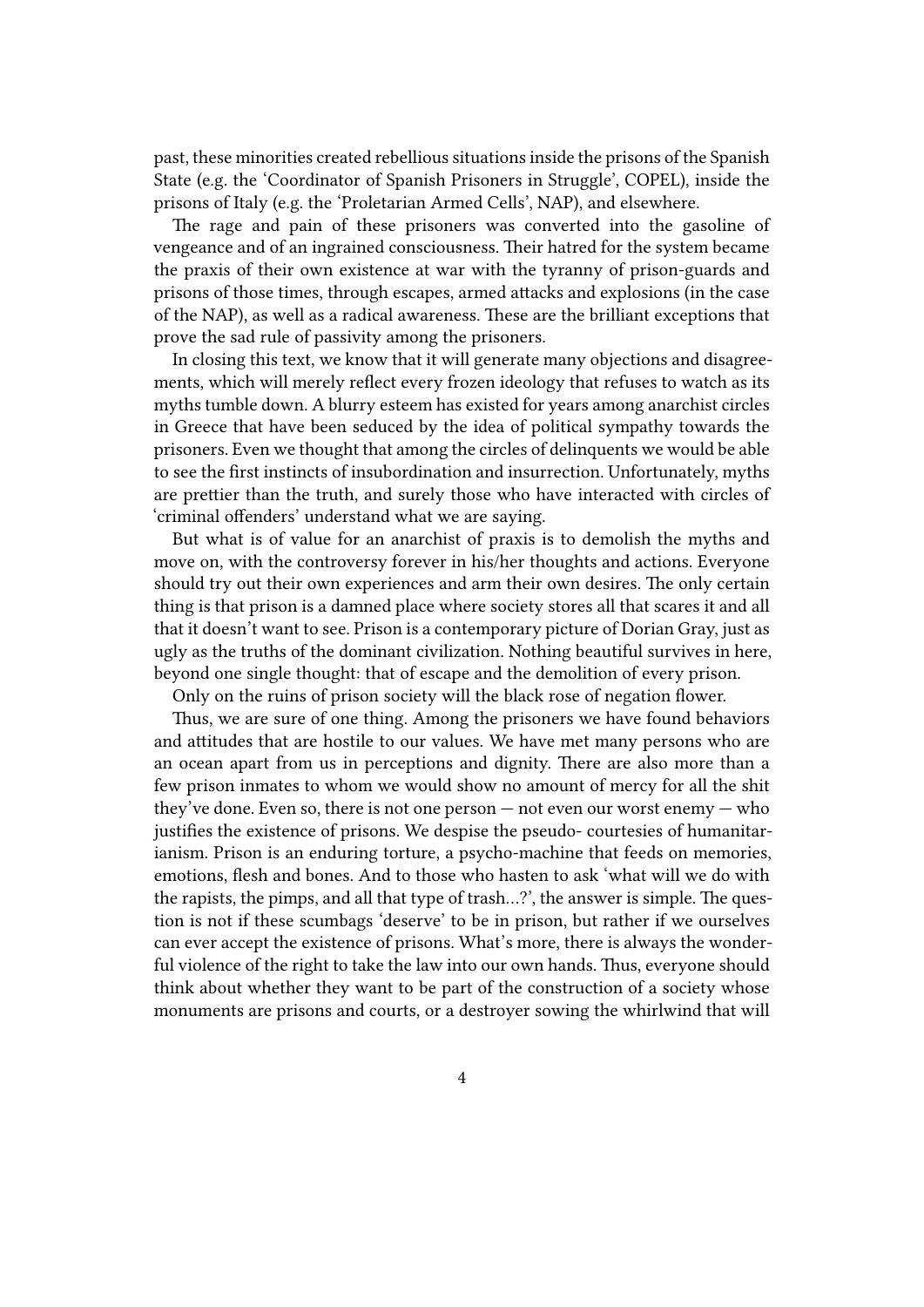tear down every institution of captivity, freeing thoughts, emotions, actions… For the constant anarchist insurrection…

Koridallos prisons, October 2012

*Conspiracy of Cells of Fire, first phase, Theofilos Mavropoulos* FAI-FRI